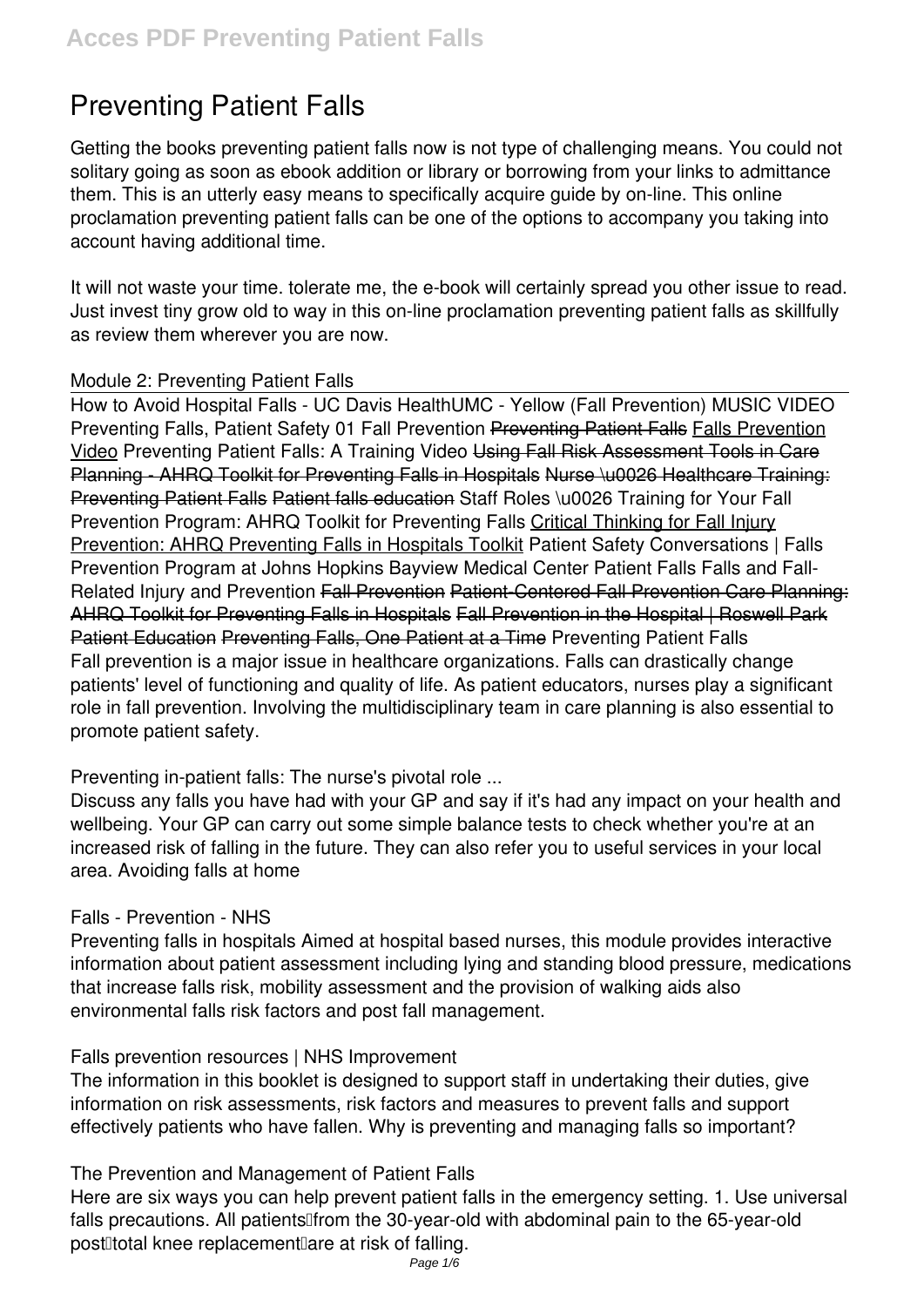Preventing Patient Falls in the Emergency Setting - Daily ...

**ISuccessful organizations developed a culture of pride and ownership about having zero falls,** and preventing falls became a mission that resonated on each participating unit or throughout the...

5 hospital-proven strategies to prevent patient falls ...

What can I do to prevent a fall? Some health conditions, medications and footwear can affect your ability to stay steady on your feet. You might not notice your health changing as it can happen gradually, so it's important to have regular checkups so any issues can be picked up before they cause a fall.

# Avoiding a fall | Elderly fall prevention | Age UK

As part of the Joint Commission Center for Transforming Healthcare preventing falls project, several hospitals worked to identify specific factors that lead to falls and falls with injury and to develop targeted solutions to those specific contributing factors. This guide describes the types of risks that lead to patient falls, the root causes for those risks and the solutions designed to reduce them.

### Preventing Patient Falls | AHA

Falls caused by accidents related to the patient's environment can often be prevented. NICE recommends that all people at risk of falls should be offered a home assessment and interventions to modify environmental hazards.

Prevention of Falls in the Elderly Information | Patient

preventing patient falls Sep 11, 2020 Posted By Karl May Media TEXT ID 6248d6ff Online PDF Ebook Epub Library patients to prevent falls 3 keep the patient busy hospital staff gave patients different activities to do so they would be occupied preventing patient falls is a complex issue

# Preventing Patient Falls [EBOOK]

Patient falls continue to be a serious concern within hospitals, nursing homes, and other health care facilities. When caring for elderly and disabled patients, a fall prevention program is vital. This authoritative and practical book outlines the process for developing and maintaining a fall prevention program in health care institutions.

# Preventing Patient Falls - Springer Publishing

Research shows that close to one-third of falls can be prevented. Fall prevention involves managing a patient's underlying fall risk factors and optimizing the hospital's physical design and environment. This toolkit focuses on overcoming the challenges associated with developing, implementing, and sustaining a fall prevention program.

Preventing Falls in Hospitals | Agency for Health Research ...

Preventing patient falls is a complex issue that requires using robust methodology to measure all of the potential contributing variables and then analyzing the data to determine the primary contributing factors. This process allows for implementing targeted, sustainable improvements.

A Systematic Approach from the Joint Commission Center for ...

About the Preventing Falls in Hospitals programme Falls are the most commonly reported type of patient safety incident in healthcare. Around 250,000 patients fall in acute and community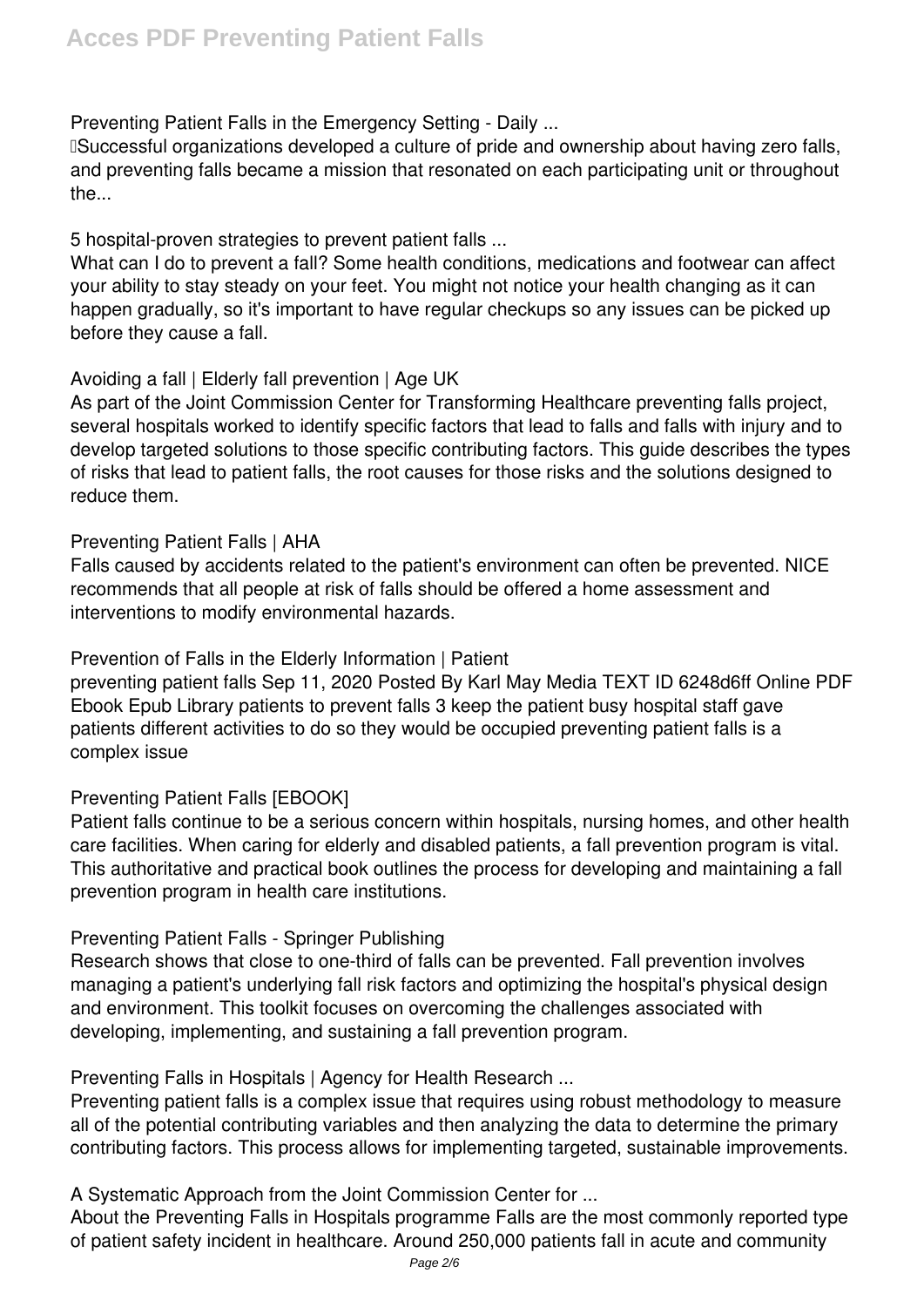hospitals each year (NHS England, National Reporting and Learning System, 2013, 2014). Over 800 hip fractures and about 600 other fractures are reported.

#### Preventing Falls in Hospitals - e-Learning for Healthcare

One of the most effective strategies Anderson Hospital used to prevent falls was conducting twice-daily safety rounds on all high-risk patients in addition to the hourly rounds. During the safety...

### 5 Proven Strategies to Prevent Patient Falls

Grab bars for the shower or tub. A sturdy plastic seat for the shower or tub  $\mathbb I$  plus a hand-held shower nozzle for bathing while sitting down. If necessary, ask your doctor for a referral to an occupational therapist. He or she can help you brainstorm other fall-prevention strategies.

# Fall prevention: Simple tips to prevent falls - Mayo Clinic

Interventions for preventing falls in older people in care facilities and hospitals Multifactorial and multiple component interventions for preventing falls in older people living in the community...

### Falls: applying All Our Health - GOV.UK

 Make the reducing harm from falls information leaflet available to the patient and their family. Patient is anticoagulated or at risk of bleeding  $\mathbb I$  Be aware  $\mathbb I$  Incorporate this information into ward safety briefings (if patient falls and is at risk of bleeding the ward doctor must be informed immediately) Environment and or equipment

Patient falls continue to be a serious concern within hospitals, nursing homes, and other health care facilities. When caring for elderly and disabled patients, a fall prevention program is vital. This authoritative and practical book outlines the process for developing and maintaining a fall prevention program in health care institutions. Morse presents over two decades of research as well as the highly acclaimed Morse Fall Scale, which has been adopted by the VA Hospital System and numerous hospitals around the United States. This extensively revised edition serves the dual purpose of providing practical, "how-to" guidelines as well as presenting cuttingedge research on patient falls. The first section on clinical application discusses the complete process of implementing a fall prevention program using the Morse Fall Scale. The research section of the book explains how the scale works, and provides information on evaluating the incidence, frequency, and severity of falls. Highlights of this book: Thoroughly revised with three new chapters, a new research section, and a revised appendix Contains key clinical applications, such as monitoring falls, predicting physiologically anticipated falls, and conducting a fall assessment Research section contains appendices on determining the level of fall risk, suggested methods for testing the Morse Fall Scale, and fall rates This book contains all the essentials needed to implement and coordinate a fall prevention program. A definite must-read for nurse and hospital administrators, nurse and clinical managers, and risk managers.

What four key risk assessments helped Life Care Center of Winter Haven in Florida decrease its resident fall rates from 25% to 7% in three years? Why did Brigham and Women's Hospital in Boston invite a former cancer patient to help with its patient falls task force? The answers to these questions and other real-life fall reduction initiatives are featured in Good Practices in Preventing Patient Falls: A Collection of Case Studies. Patient falls occur in a variety of health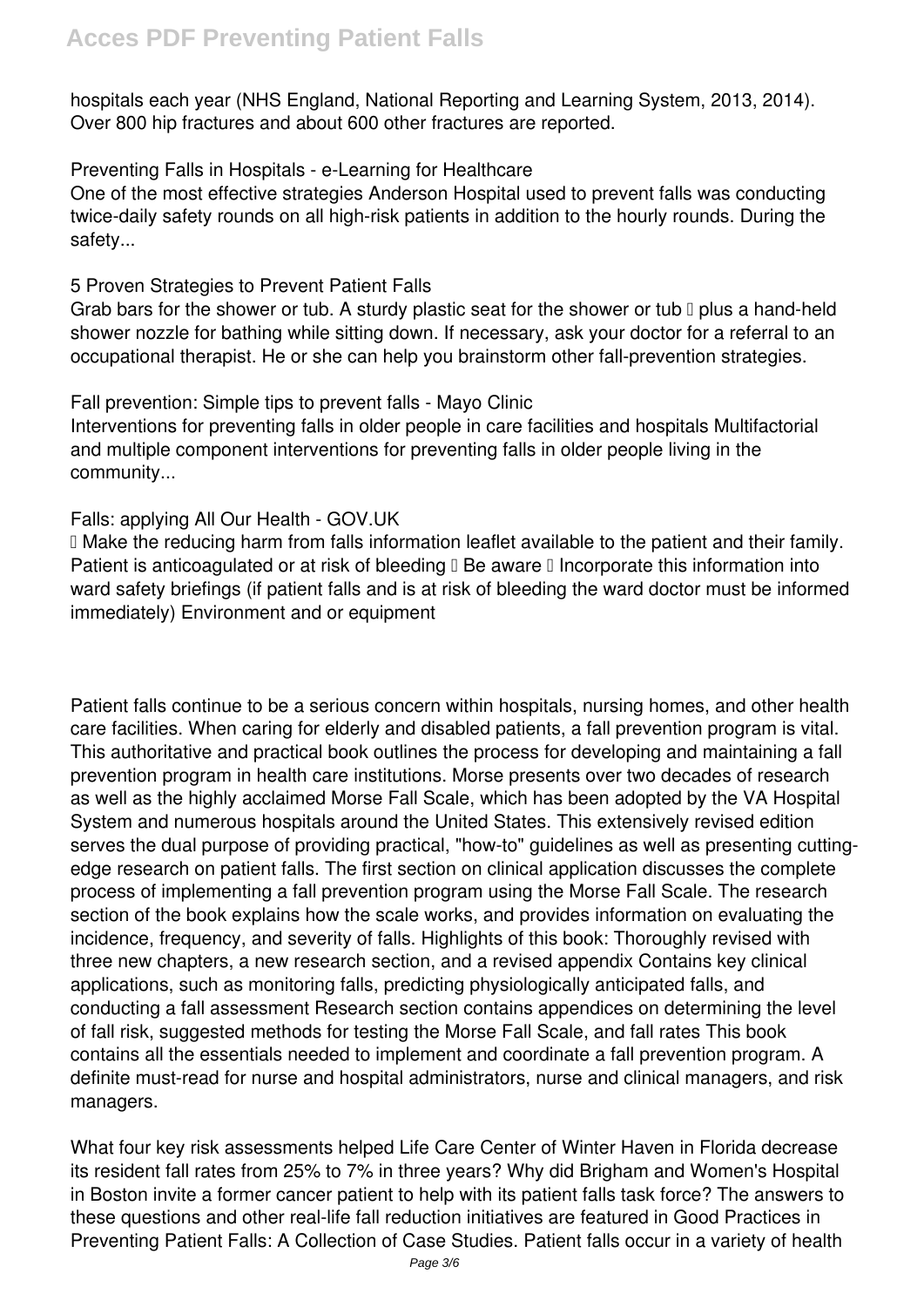# **Acces PDF Preventing Patient Falls**

care settings. Many patients do not look as if they are at risk of falling. As a result, health care organizations need to conduct fall risk assessments to quickly identify at-risk patients and implement a fall reduction program to help keep patients safe. With this book, readers review the basics of fall risk assessment. Readers also learn fall reduction strategies that can be adapted to fit the needs of a variety of health care settings.

"Nurses play a vital role in improving the safety and quality of patient car -- not only in the hospital or ambulatory treatment facility, but also of community-based care and the care performed by family members. Nurses need know what proven techniques and interventions they can use to enhance patient outcomes. To address this need, the Agency for Healthcare Research and Quality (AHRQ), with additional funding from the Robert Wood Johnson Foundation, has prepared this comprehensive, 1,400-page, handbook for nurses on patient safety and quality -- Patient Safety and Quality: An Evidence-Based Handbook for Nurses. (AHRQ Publication No. 08-0043)."--Online AHRQ blurb, http://www.ahrq.gov/qual/nurseshdbk.

Preventing patient falls in an acute care setting is a significant challenge for healthcare organizations across the nation. It is the sixth most reported adverse event in hospitals and has been identified by The Joint Commission (TJC) as one of the top five sentinel events. There is an abundance of nursing literature examining risk factors and interventions implemented to prevent falls. However, how to communicate patient specific fall prevention plans among healthcare members is lacking; specifically the use of pictograms to enhance the communication of a patient's fall risk status and fall prevention plan among the healthcare providers and its effect in reducing patient falls. The purpose of this study was to examine the use of pictograms at the patient's bedside to communicate a patient's fall risk status and fall prevention plan and its effect on patient falls. A quasi-experimental pretest and posttest study design was used for this study. Results of this study revealed that there is no statistically significant difference  $(x2(2) = .34; p > .05)$  between patient fall rates pre and post implementation of the pictogram. However, the study did reveal that there was a statistically significant difference  $(x2(2) = 7.43; p > .05)$  in the staffs' perception of the communication of high risk patients and fall prevention interventions pre and post implementation of the pictogram. These results indicated that the staffs' perception of the communication of high risk for fall patients and fall prevention interventions post implementation of the pictogram did increase. The findings of this study are both timely and relevant as nurses move into the next era of healthcare, which includes healthcare reform, increased scrutiny by regulatory agencies and healthcare payers, as well as the expectations of the patients and/or family members to provide high quality care and keep the patients safe and free from injury.

The WHO Falls Prevention for Active Ageing model provides an action plan for making progress in reducing the prevalence of falls in the older adult population. By building on the three pillars of falls prevention, the model proposes specific strategies for: 1. Building awareness of the importance of falls prevention and treatment; 2. Improving the assessment of individual, environmental, and societal factors that increase the likelihood of falls; and 3. For facilitating the design and implementation of culturally appropriate, evidence-based interventions that will significantly reduce the number of falls among older persons. The model provides strategies and solutions that will require the engagement of multiple sectors of society. It is dependent on and consistent with the vision articulated in the WHO Active Ageing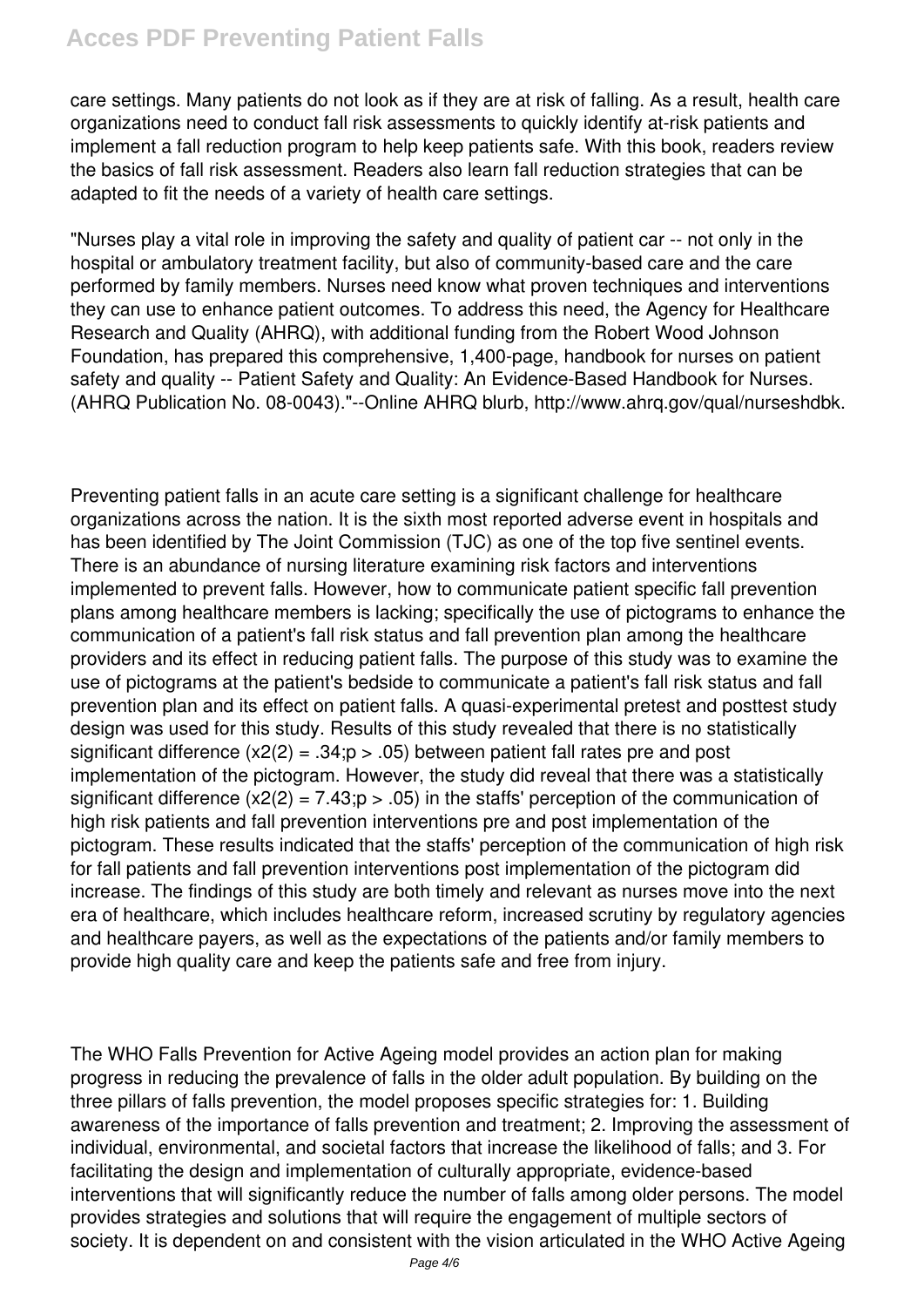# **Acces PDF Preventing Patient Falls**

Policy Framework. Although not all of the awareness, assessment, and intervention strategies identified in the model apply equally well in all regions of the world, there are significant evidence-based strategies that can be effectively implemented in all regions and cultures. The degree to which progress will be made depends on to the success in integrating falls prevention strategies into the overall health and social care agendas globally. In order to do this effectively, it is necessary to identify and implement culturally appropriate, evidence-based policies and procedures. This requires multi-sectoral, collaborations, strong commitment to public and professional education, interaction based on evidence drawn from a variety of traditional, complementary, and alternative sources. Although the understanding of the evidence-base is growing, there is much that is not yet understood. Thus, there is an urgent need for continued research in all areas of falls prevention and treatment in order to better understand the scope of the problem worldwide. In particular, more evidence of the costeffectiveness of interconnections is needed to develop strategies that are most likely to be effective in specific setting and population sub-groups.

Since the first edition of this very successful book was written to synthesise and review the enormous body of work covering falls in older people, there has been an even greater wealth of informative and promising studies designed to increase our understanding of risk factors and prevention strategies. This second edition, first published in 2007, is written in three parts: epidemiology, strategies for prevention, and future research directions. New material includes recent studies covering: balance studies using tripping, slipping and stepping paradigms; sensitivity and depth perception visual risk factors; neurophysiological research on automatic or reflex balance activities; and the roles of syncope, vitamin D, cataract surgery, health and safety education, and exercise programs. This edition will be an invaluable update for clinicians, physiotherapists, occupational therapists, nurses, researchers, and all those working in community, hospital and residential or rehabilitation aged care settings.

Abstract Implementing a fall prevention program is imperative in acute healthcare settings. Falls are one of the top reported events that occur in hospitals and it is a patient safety concern that requires the implementation of evidence-based practices to reduce falls. This quality improvement project will be developed by a master's prepared clinical nurse leader (CNL) on a medical-surgical unit to improve patient safety. Problem Maintaining patient safety is the most important priority in health care. Health care organizations implement protocols, policies and procedures to ensure that care is provided in a safe manner to minimize preventable harms. However, falls are unexpected incidences that occur in health care settings but are considered to be preventable occurrences. Falls can lead to serious injuries and even death; these events are known as sentinel events (The Joint Commission [TJC], 2013). According to the TJC (2016) inpatient falls are one of the top reported sentinel events occurring in hospitals and are considered a serious problem because it compromises patient safety. According to Walsh et al. (2018) and Zhao et al. (2019) in the U.S. the average fall rate of adults in a medical and surgical (M/S) unit is 3-5 falls per 1,000 patient days, in which 26.1% result in serious injuries including death. The existing problem in a Medical-Surgical (M/S) unit is that there was a 44% increase in falls this year in comparison to the previous year. Therefore, implementing a fall prevention program focusing on patient mobility is imperative. Context The M/S is an inpatient unit that has three floors with a total of 110 beds that serves a diverse population of patients. The M/S unit provides medical services adult patients. The unit provides treatment for acute and chronic medical conditions such as cardiovascular, pulmonary, and renal diseases as well as others. The M/S unit has been diligently working on focusing on purposeful hourly rounding